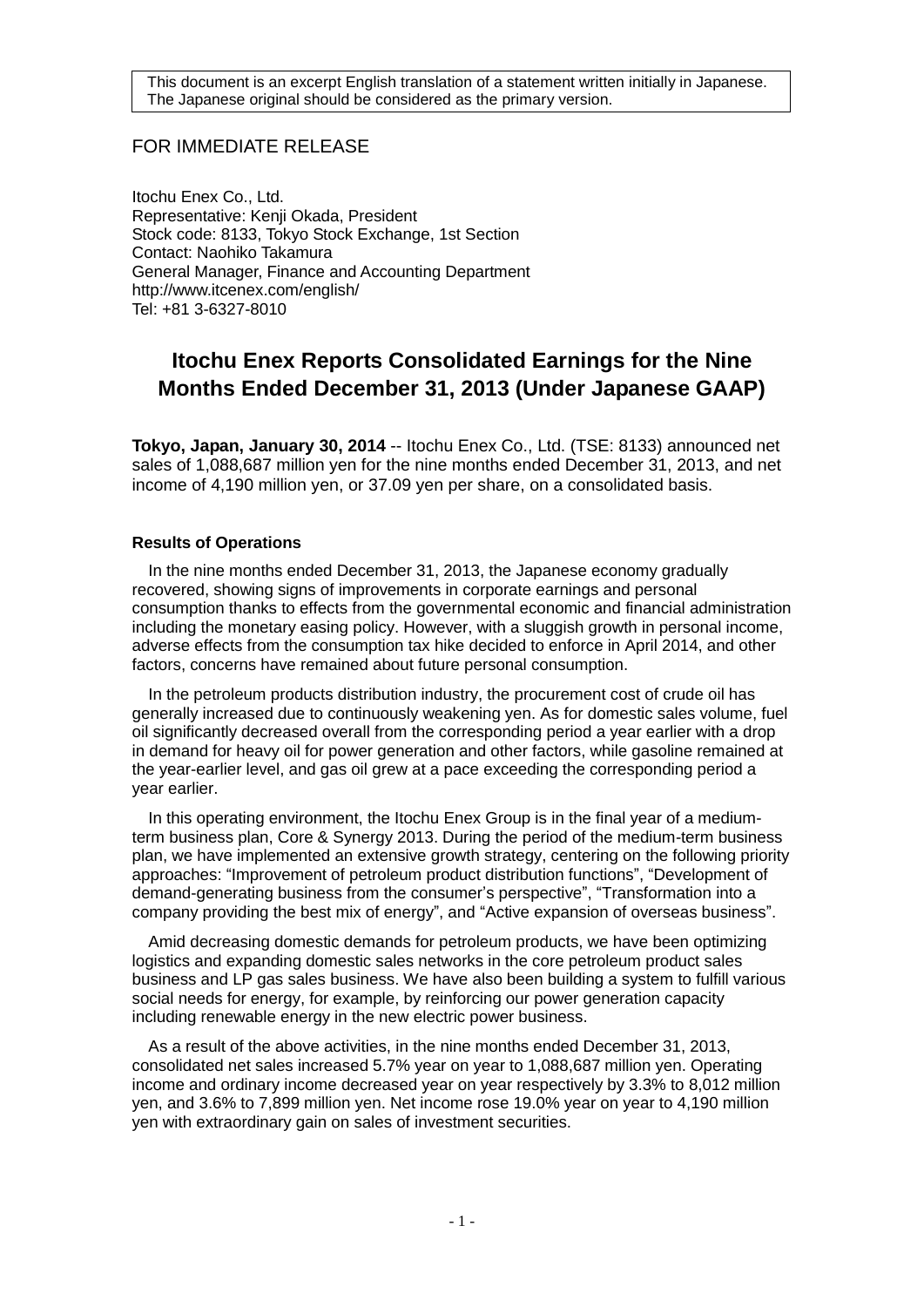#### **Results of Operations by Segment**

As business segments have been added and changed, as stated in segment information, year-on-year comparisons are based on the segments after the change.

#### *Energy Trade Division*

The Energy Trade Division earned operating income of 792 million yen (down 54.4% year on year) on net sales of 528,221 million yen (up 0.6% year on year) in the nine months ended December 31, 2013.

Despite the growing tendency of global demands for petroleum products, domestic ones have continued to decline. Furthermore, crude oil prices have remained high, and there is a move to reduce production of domestic petroleum products. Consequently, as the domestic petroleum product market has continued sluggish, the business environment remained harsh.

Under such circumstances, though we proactively secured new transactions, responding to domestic and overseas market trends and customer's needs, in an effort to expand sales volume in each product and service, profits decreased from a year earlier with temporarily recognized loss on valuation of futures for hedging spot stocks.

In order to steadily improve and optimize distribution functions as division's priority issue, we have built an asphalt sales network centering on 11 asphalt terminals nationwide, deployed nine dedicated fuel supply ships in Japan in the marine fuel sales business for domestic operation, and enhanced 17 AdBlue supply bases nationwide in response to the increasing popularization of urea SCR vehicles<sup>1</sup>. Like this, we continued to enhance our supply system. The third company-owned vessel to carry asphalt "Angel Blue" is scheduled to be completed within the current fiscal year, following "Great Crane" completed in the current fiscal year. We will continue to steadily improve and optimize distribution functions in main products and services, quickly responding to diversifying needs of clients, and changes in market conditions.

Note 1 Urea SCR vehicle: Urea SCR vehicle purifies NOx using urea solution (AdBlue) and Selective Catalytic Reduction to reduce NOx in exhaust gas from diesel engines.

### *Car-Life Division*

The Car-Life Division earned operating income of 2,317 million yen (down 7.7% year on year) on net sales of 448,016 million yen (up 8.7% year on year).

Demands for gasoline declined with prices of domestic petroleum products remaining high due to impacts from high crude oil prices and weakening yen, as well as increased popularization of fuel-efficient cars. In addition, demands for kerosene significantly fell as temperature was higher in the beginning of winter. However, sales volume leveled off from a year earlier thanks to promotion of new large-scale affiliates at the end of the previous fiscal year and in the current fiscal year, and proactive sales approaches. Meanwhile, profits fell year on year with large impacts of profit margin compressed by the deterioration in retail market conditions, despite efforts to reduce costs at each base, and expand profits from non-fuel oil businesses at Group companies. In the retail strategy, we have strived to improve profitability of Car-Life Stations of the Group<sup>2</sup>, promoting measures such as the detailed follow-up system with "ENEX ACT Program<sup>3</sup>", which is an interactive seminar with a small number of participants developed for the purpose of strengthening competitiveness of the Stations, as well as support for operation of the Stations through sharing of successful examples. In the automobile-related business, mainly Enexauto Co., Ltd., a Group company, contributed to an improvement in profitability of Car-Life Stations of the Group, for example, by promoting the car hire business "Itsumo Rent-a-Car", the used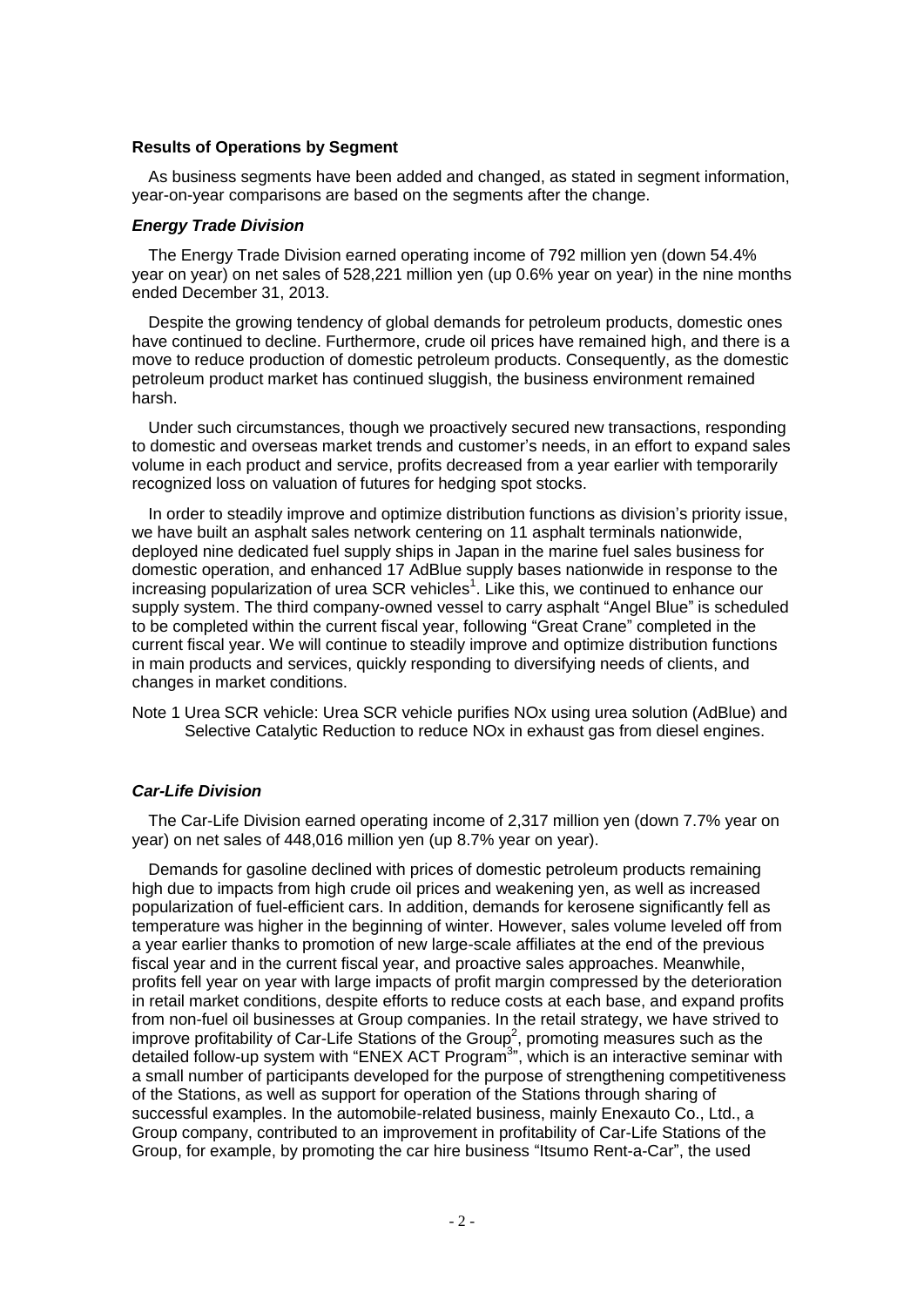vehicle trading business "Itsumo Car Net", and a system to unify management of customers "Car Business Support".

As part of social contribution activities, we have also implemented an activity "the Eco Support Manifesto for Kids" in which we have visited 61 kindergartens and nursery schools across Japan to consider environmental issues together with kids. We intend to continue to pass on the importance of environment to the next generation.

The number of Car-Life Stations of the Group at the end of the nine months was 2,159; a net decrease of 23 stations from the end of the previous fiscal year. During the nine months, we added 60 newly affiliated stations even amid the decrease in the number of domestic gas stations, while losing 83 stations through disaffiliation of unprofitable and decrepit stations, etc.

- Note 2 Car-Life Stations: Car-Life Stations are full-service automobile service stations affiliated with Itochu Enex.
- Note 3 ENEX ACT Program: Under this program, we work closely with Car-Life Station operators to raise their competitiveness by analyzing their station operations and competitive climate, conducting group training, and engaging in other activities.

### *Total Home-Life Division*

The Total Home-Life Division earned operating income of 2,188 million yen (up 21.6% year on year) on net sales of 85,176 million yen (up 14.2% year on year).

The number of direct sales for home increased year on year, and sales volume of LP gas almost leveled off from a year earlier, as a result of promoting the area strategy at Group companies, and proactively working on acquisition of retail business rights, etc.

Despite the second highest import price of LP gas in history in December 2013, appropriate profit margin could be ensured with gas rate adjustment system which has been actively introduced for some time.

In the new energy business, we have proactively conducted "activities to propose the best mix of energy" combining a solar power generation system, ENEFARM residential fuel cells, and high-performance and high-efficiency gas equipment, through "Smart Life" campaign which started in June 2013. As a result, sales volumes of new types of energy equipment and high-performance and high-efficiency gas equipment increased by 59% and 34% respectively, year on year. Furthermore, community-based events are held at each "Ekoto Shop" operated by the Group in order to perform activities as a community information station.

As part of social contribution activities, we will continue to implement "the Itadakimasu Support Manifesto for Kids" and "the Honoo no Chikara Support Manifesto for Kids" at kindergartens and nursery schools across Japan for the purpose of educating children about "importance of diet" and "importance of fire".

## *Power & Utility Division*

The Power & Utility Division earned operating income of 2,638 million yen (up 37.3% year on year) on net sales of 26,769 million yen (up 49.3% year on year).

In the electricity and steam supply business, the amount of electricity sold increased from a year earlier, with contributions from the reinforcement of thermal power generation facilities in the previous fiscal year, the wind power generation business with the acquisition of JEN Konbumori Wind Farm Co., Ltd., solar power generation of JEN Kusu Wind Farm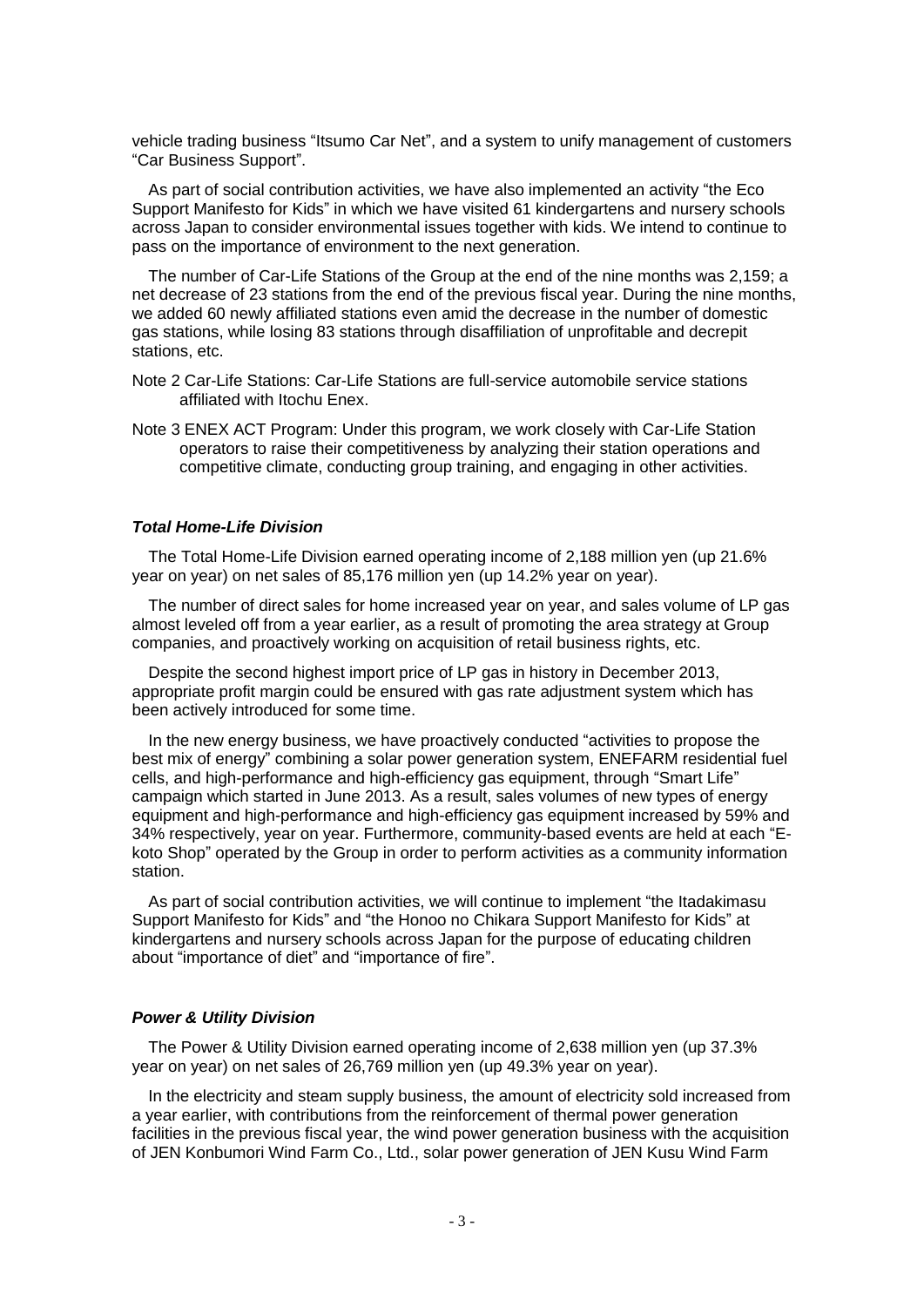Co., Ltd. newly established in the current fiscal year, and other factors. Even with the increased cost of sales, profits grew largely year on year thanks to prices remaining high in the wholesale power market and the wind power generation business using the renewable energy feed-in tariff system, etc.

Hofu Energy Service Co., Ltd., a Group company, started construction to enhance the coal thermal power generation facility, which is scheduled to start operation in April 2015.

As for the wind power generation business, in December 2013, we acquired all shares of Tainai Wind Farm Co., Ltd. to be the Group's third wind farm operation. Tainai Wind Farm Co., Ltd. is constructing wind power generation facilities with 20MW in Tainai City, Niigata prefecture, which is scheduled to start operation in September 2014.

In the heat supply business<sup>4</sup>, the amount of heat sold leveled off from a year earlier, as heat for air heating declined while heat for air cooling increased year on year due to slightly higher average temperature than usual in the east Japan areas.

In the LNG sales business, sales volume increased year on year with the increased number of new clients, as well as a gradual recovery of operating rate of manufacturing plants.

Note 4 Heat supply business: Heat supply business supplies cold and hot water for air conditioning to office buildings and other multiple buildings from a heat source plant using pipes.

### **Financial Condition**

Total assets amounted to 347,027 million yen at December 31, 2013, an increase of 23,279 million yen from March 31, 2013. This primarily reflected an increase in trade notes and accounts receivable. Liabilities amounted to 236,609 million yen, an increase of 19,393 million yen from March 31, 2013. This primarily reflected an increase in trade notes and accounts payable. Net assets totaled 110,417 million yen, an increase of 3,886 million yen, due to factors including increases in retained earnings and minority interests.

#### **Consolidated Earnings Forecasts**

Although operating performance could be affected by various factors, including crude oil prices, market conditions, changes in the weather, and the Japanese government's energy policy, we have not revised our full-year consolidated earnings forecasts announced on May 2, 2013.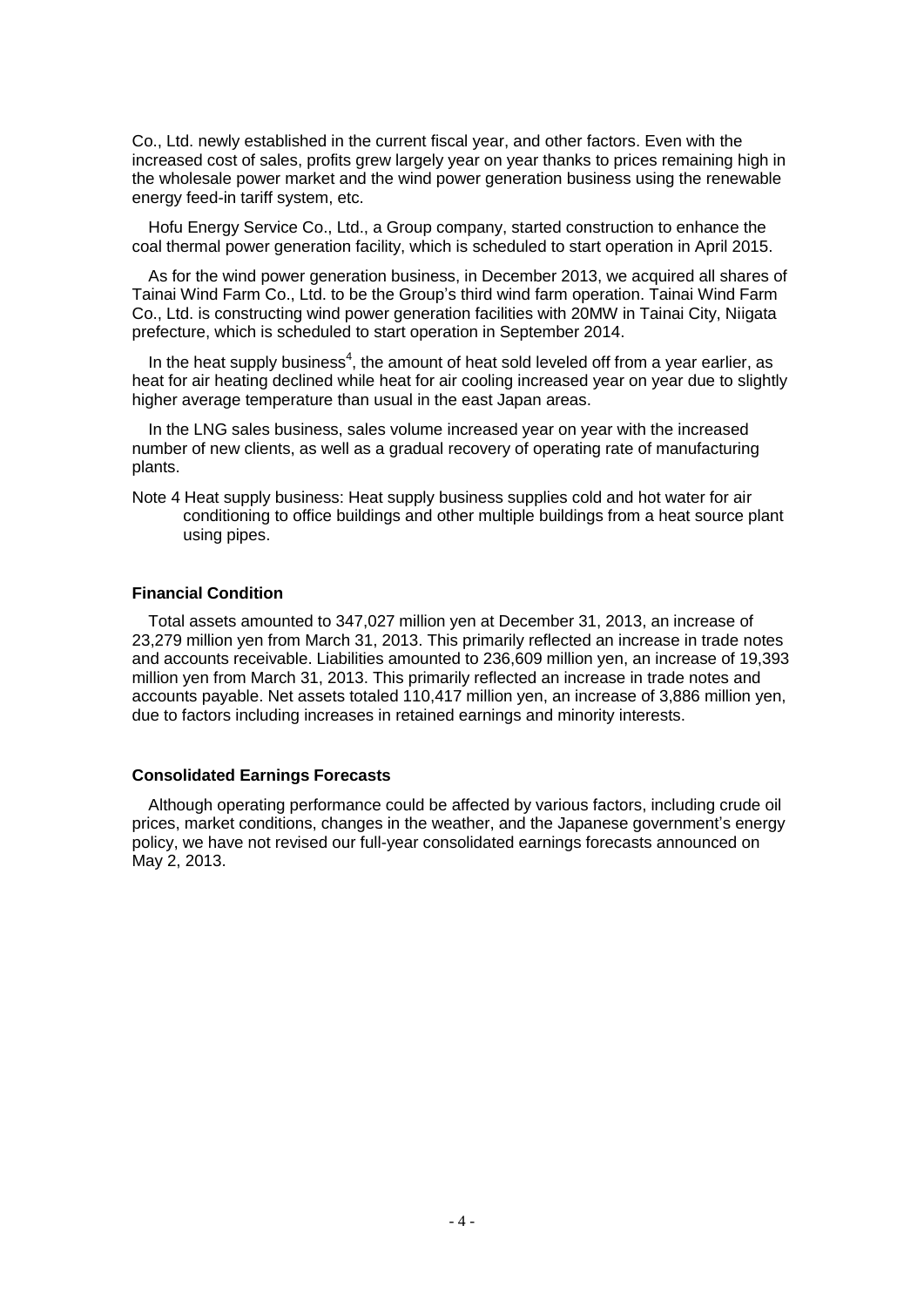## **Financial Statements—Consolidated**

## **(1) Consolidated Balance Sheets**

|                                        |                | Millions of yen |
|----------------------------------------|----------------|-----------------|
|                                        |                | December 31,    |
|                                        | March 31, 2013 | 2013            |
|                                        | Amount         | Amount          |
| <b>Assets</b><br><b>Current assets</b> |                |                 |
| Cash and cash equivalents              | 17,880         | 12,593          |
| Trade notes and accounts receivable    | 139,140        | 149,628         |
| Merchandise and finished products      | 17,044         | 24,459          |
| Deferred tax assets                    | 1,963          | 1,690           |
| Other                                  | 17,267         | 21,192          |
| Allowance for doubtful accounts        | (218)          | (323)           |
| <b>Total current assets</b>            | 193,077        | 209,240         |
| <b>Fixed assets</b>                    |                |                 |
| Property, plant and equipment          |                |                 |
| <b>Buildings and structures</b>        | 57,725         | 57,426          |
| Accumulated depreciation               | (33,203)       | (32,897)        |
| Buildings and structures, net          | 24,521         | 24,528          |
| Machinery, equipment and vehicles      | 53,022         | 52,577          |
| Accumulated depreciation               | (28,209)       | (28, 354)       |
| Machinery, equipment and vehicles, net | 24,812         | 24,222          |
| Vessel                                 | 488            | 1,177           |
| Accumulated depreciation               | (11)           | (86)            |
| Vessel, net                            | 477            | 1,090           |
| Land                                   | 34,753         | 34,637          |
| Leased assets                          | 5,435          | 5,794           |
| Accumulated depreciation               | (3,026)        | (3,677)         |
| Leased assets, net                     | 2,408          | 2,116           |
| Construction in progress               | 588            | 7,628           |
| Other                                  | 6,206          | 6,682           |
| Accumulated depreciation               | (4, 399)       | (4, 433)        |
| Other, net                             | 1,806          | 2,248           |
| Net, property, plant and equipment     | 89,368         | 96,472          |
| Intangible assets                      | 3,209          |                 |
| Goodwill                               |                | 3,173           |
| Other                                  | 8,164          | 8,322           |
| Total intangible assets                | 11,373         | 11,495          |
| Investments and other assets           |                |                 |
| Investment securities                  | 15,269         | 14,952          |
| Long-term loans                        | 964            | 877             |
| Deferred tax assets                    | 2,816          | 2,842           |
| Other assets                           | 11,380         | 11,695          |
| Allowance for doubtful accounts        | (503)          | (549)           |
| Total investments and other assets     | 29,926         | 29,818          |
| Total fixed assets                     | 130,669        | 137,786         |
| <b>Total assets</b>                    | 323,747        | 347,027         |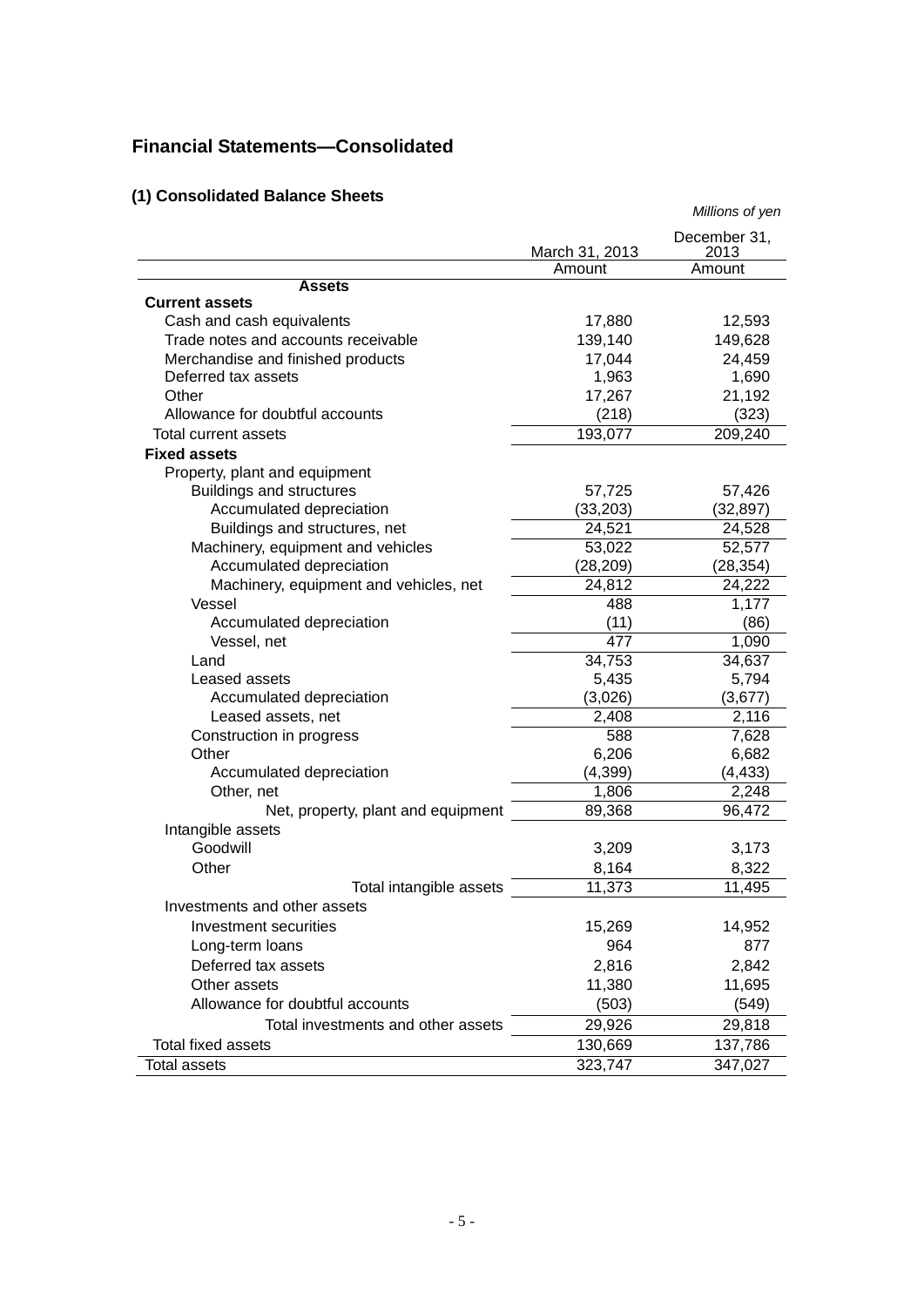*Millions of yen*

|                                                                              | March 31, 2013 | December 31,<br>2013 |
|------------------------------------------------------------------------------|----------------|----------------------|
|                                                                              | Amount         | Amount               |
| <b>Liabilities</b>                                                           |                |                      |
| <b>Current liabilities</b>                                                   |                |                      |
| Trade notes and accounts payable                                             | 119,006        | 139,447              |
| Short-term borrowings                                                        | 9,594          | 11,969               |
| Commercial papers                                                            |                | 3,000                |
| Corporate bonds due within one year                                          | 5,000          |                      |
| Lease obligations                                                            | 1,132          | 965                  |
| Income taxes payable                                                         | 3,932          | 1,543                |
| Accrued bonuses for employees<br>Accrued bonuses for directors and corporate | 3,115          | 1,548                |
| auditors                                                                     | 404            | 259                  |
| Other current liabilities                                                    | 20,047         | 20,867               |
| <b>Total current liabilities</b>                                             | 162,233        | 179,601              |
| <b>Long-term liabilities</b>                                                 |                |                      |
| Corporate bonds                                                              | 20,000         | 20,000               |
| Long-term debt                                                               | 6,246          | 7,098                |
| Lease obligations                                                            | 2,141          | 1,917                |
| Deferred tax liabilities                                                     | 1,809          | 2,075                |
| Deferred tax liabilities on land revaluation                                 | 2,438          | 2,358                |
| Liabilities for retirement benefits                                          | 6,404          | 6,768                |
| Asset retirement obligations                                                 | 2,688          | 2,825                |
| Other long-term liabilities                                                  | 13,253         | 13,964               |
| Total long-term liabilities                                                  | 54,983         | 57,008               |
| <b>Total liabilities</b>                                                     | 217,216        | 236,609              |
|                                                                              |                |                      |
| <b>Net assets</b>                                                            |                |                      |
| <b>Shareholders' equity</b>                                                  |                |                      |
| Common stock                                                                 | 19,877         | 19,877               |
| Capital surplus                                                              | 18,736         | 18,736               |
| Retained earnings                                                            | 69,106         | 71,502               |
| <b>Treasury stock</b>                                                        | (1,749)        | (1,750)              |
| Total shareholders' equity                                                   | 105,970        | 108,366              |
| Accumulated other comprehensive income<br>(loss)                             |                |                      |
| Unrealized gains (losses) on available-for-sale<br>securities                | (104)          | 470                  |
| Deferred hedge gains (losses)                                                | (5)            | (116)                |
| Revaluation reserve for land                                                 | (7, 778)       | (7, 792)             |
| Foreign currency translation adjustments                                     | 71             | 140                  |
| Total accumulated other comprehensive income                                 |                |                      |
| (loss)                                                                       | (7, 815)       | (7, 297)             |
| <b>Minority interests</b>                                                    | 8,375          | 9,347                |
| Total net assets                                                             | 106,530        | 110,417              |
| Total liabilities and net assets                                             | 323,747        | 347,027              |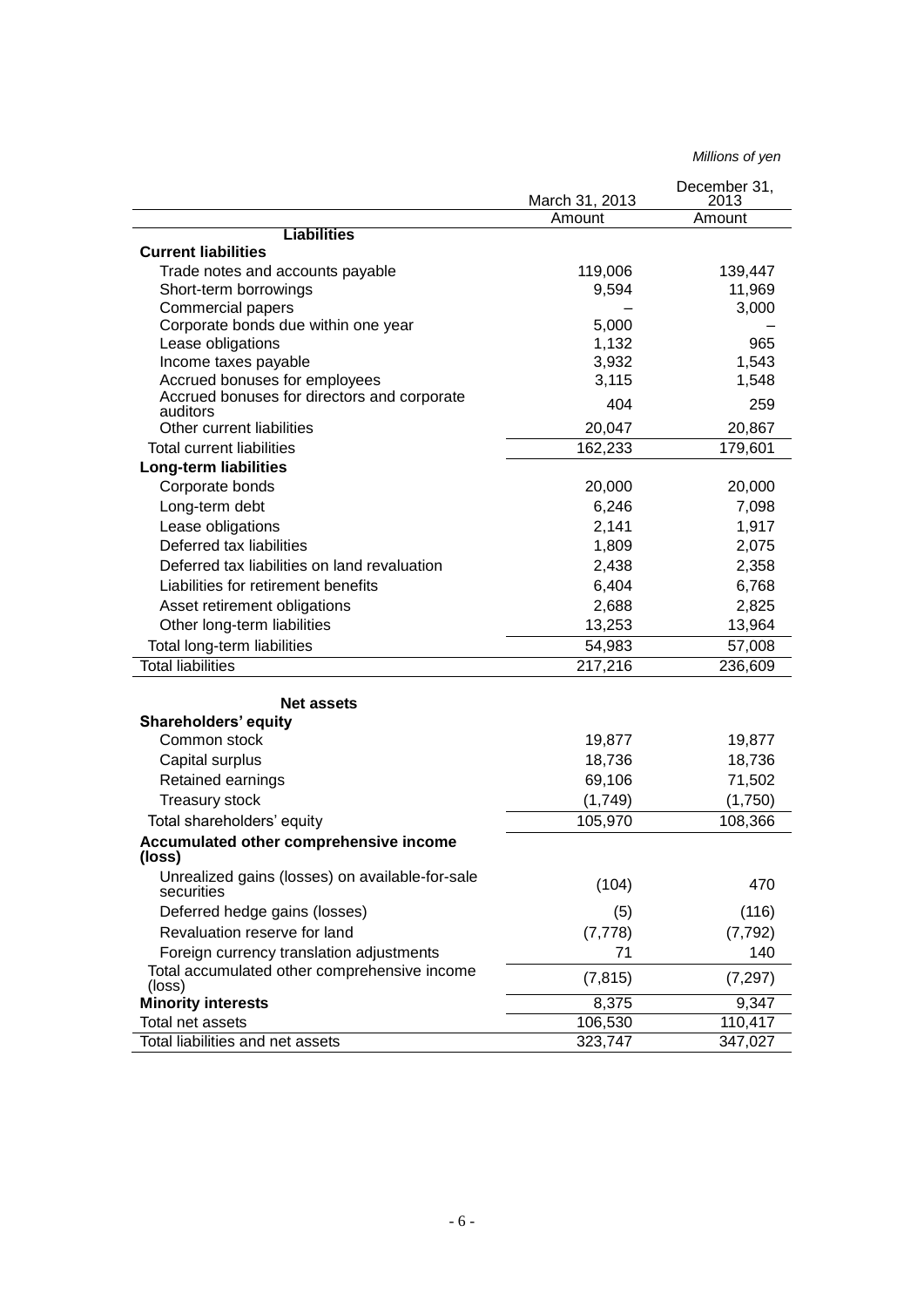## **(2) Consolidated Statements of Income**

| onsonaaloa olalonionts or mo                        |                                              | Millions of yen                              |
|-----------------------------------------------------|----------------------------------------------|----------------------------------------------|
|                                                     | Nine months<br>ended<br>December 31,<br>2012 | Nine months<br>ended<br>December 31,<br>2013 |
|                                                     | Amount                                       | Amount                                       |
| Net sales                                           | 1,029,796                                    | 1,088,687                                    |
| Cost of sales                                       | 979,721                                      | 1,037,693                                    |
| Gross profit                                        | 50,075                                       | 50,993                                       |
| Selling, general and administrative expenses        | 41,793                                       | 42,981                                       |
| Operating income                                    | 8,281                                        | 8,012                                        |
| Other income                                        |                                              |                                              |
| Interest income                                     | 55                                           | 14                                           |
| Dividend income                                     | 250                                          | 240                                          |
| Purchase discounts                                  | 198                                          | 214                                          |
| Equity in income of unconsolidated subsidiaries and |                                              |                                              |
| associates                                          | 8                                            | 117                                          |
| Other                                               | 616                                          | 582                                          |
| Total other income                                  | 1,130                                        | 1,168                                        |
| Other expense                                       |                                              |                                              |
| Interest expense                                    | 403                                          | 384                                          |
| Sales discounts                                     | 166                                          | 191                                          |
| Bond issuance cost                                  | 84                                           |                                              |
| Loss on foreign currency translation                | 407                                          | 422                                          |
| Other                                               | 156                                          | 283                                          |
| Total other expense                                 | 1,219                                        | 1,281                                        |
| Ordinary income                                     | 8,192                                        | 7,899                                        |
| Extraordinary gains                                 |                                              |                                              |
| Gain on sales of fixed assets                       | 97                                           | 514                                          |
| Gain on sales of investment securities              | 12                                           | 2,082                                        |
| Compensation income for expropriation               | 150                                          |                                              |
| Other                                               |                                              | $\overline{2}$                               |
| Total extraordinary gains                           | 260                                          | 2,598                                        |
| <b>Extraordinary losses</b>                         |                                              |                                              |
| Loss on sales and disposal of fixed assets          | 648                                          | 526                                          |
| Loss on sales of investment securities              | 2                                            |                                              |
| Loss on devaluation of investment securities        | 2                                            | 1                                            |
| Loss on devaluation of golf club membership         | $6\phantom{1}6$                              | $\mathbf 0$                                  |
| Loss on impairment of long-lived assets             | 250                                          | 899                                          |
| Head office relocation expense                      |                                              | 303                                          |
| Voluntary product recall related expense            |                                              | 232                                          |
| Total extraordinary losses                          | 910                                          | 1,963                                        |
| Income before income taxes and minority interests   | 7,543                                        | 8,534                                        |
| Income taxes                                        |                                              |                                              |
| Current                                             | 2,999                                        | 3,474                                        |
| Deferred                                            | 334                                          | 200                                          |
| Total income taxes                                  | 3,334                                        | 3,674                                        |
| Income before minority interests                    | 4,208                                        | 4,860                                        |
| Minority interests                                  | 686                                          | 669                                          |
| Net income                                          | 3,522                                        | 4,190                                        |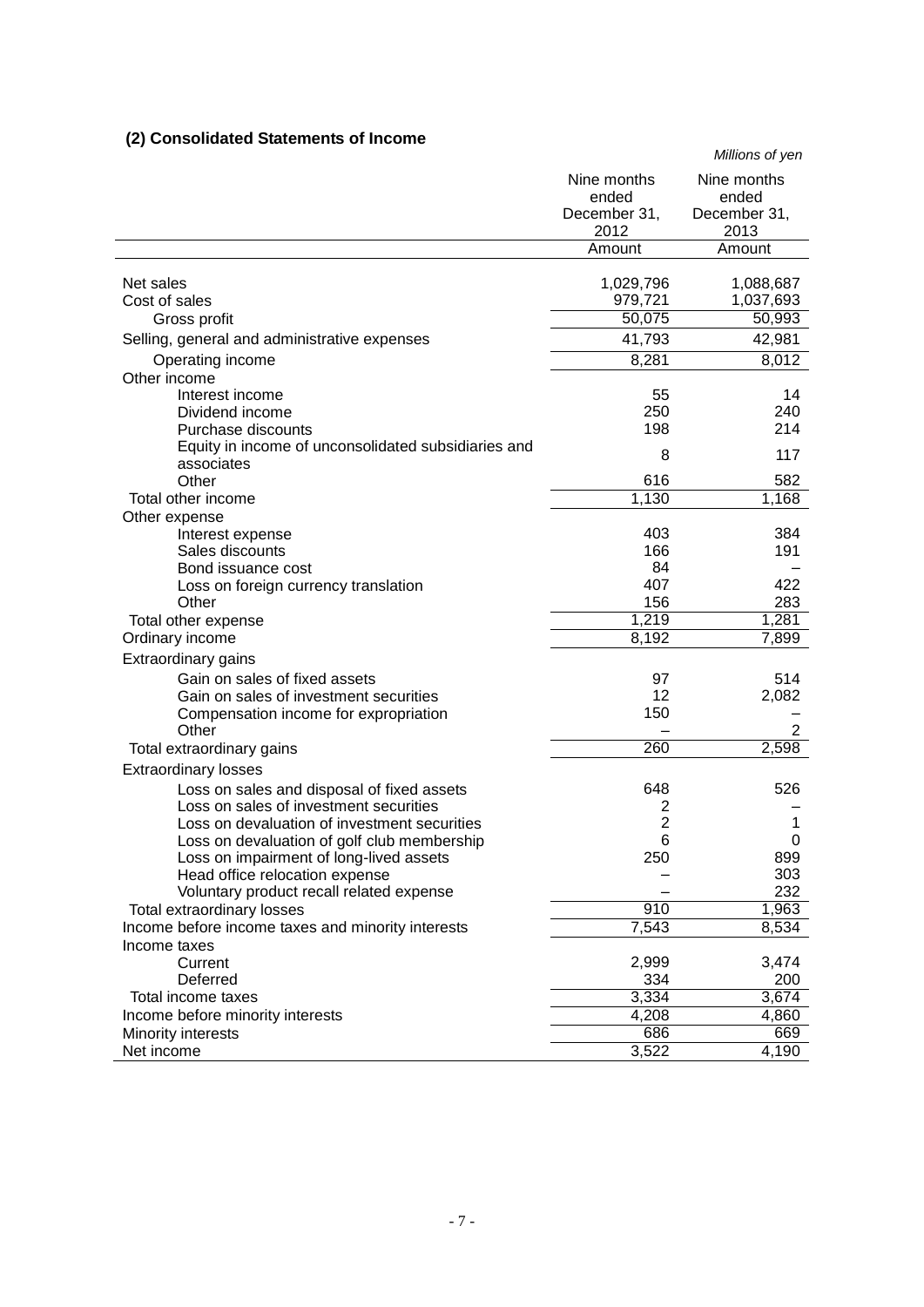## **Consolidated Statements of Comprehensive Income**

|                                                                                                                                         |                                              | Millions of yen                              |
|-----------------------------------------------------------------------------------------------------------------------------------------|----------------------------------------------|----------------------------------------------|
|                                                                                                                                         | Nine months<br>ended<br>December 31,<br>2012 | Nine months<br>ended<br>December 31,<br>2013 |
|                                                                                                                                         | Amount                                       | Amount                                       |
| Income before minority interests<br>Other comprehensive income (loss)                                                                   | 4,208                                        | 4,860                                        |
| Unrealized gains (losses) on available-for-sale securities<br>Deferred hedge gains (losses)<br>Foreign currency translation adjustments | 260                                          | 574<br>(94)<br>21                            |
| Share of other comprehensive income (loss) of associates<br>accounted for using equity method                                           | (64)                                         | 31                                           |
| Total other comprehensive income (loss)                                                                                                 | 196                                          | 532                                          |
| Comprehensive income                                                                                                                    | 4,404                                        | 5,392                                        |
| Components:                                                                                                                             |                                              |                                              |
| Comprehensive income attributable to owners of the parent                                                                               | 3,718                                        | 4,722                                        |
| Comprehensive income attributable to minority interests                                                                                 | 686                                          | 669                                          |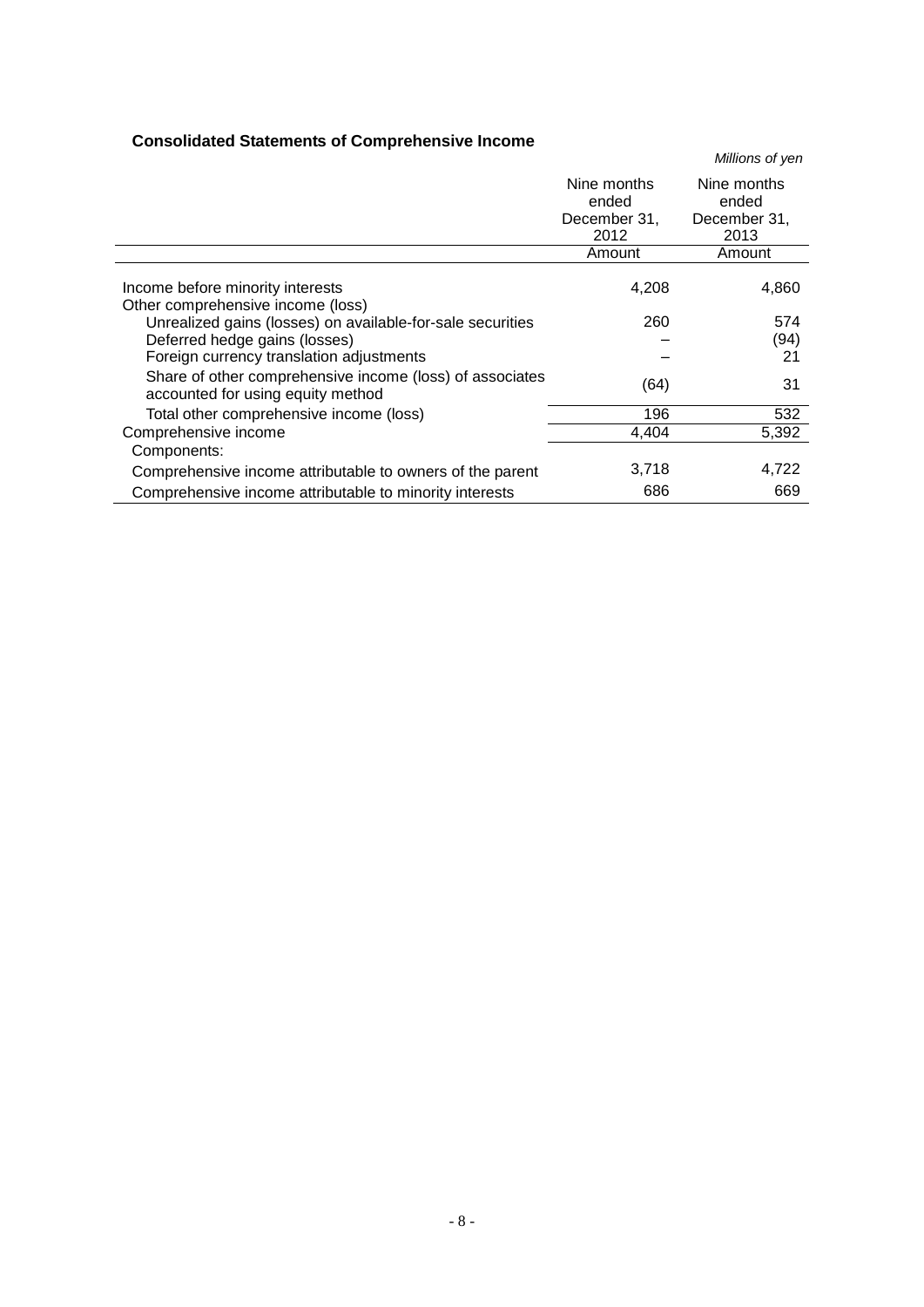## **(3) Notes to Consolidated Financial Statements**

## **Notes on the Going-Concern Assumption**

Not applicable

## **Notes on Significant Changes in Shareholders' Equity**

Not applicable

## **Segment Information**

## Nine months ended December 31, 2012 (April 1, 2012 to December 31, 2012)

1. Net sales, income/loss by reportable segment

|                                    |                    |          |             |                          |           |       |           |                          | Millions of yen                   |
|------------------------------------|--------------------|----------|-------------|--------------------------|-----------|-------|-----------|--------------------------|-----------------------------------|
|                                    | Reportable segment |          |             |                          |           |       |           |                          | Amounts<br>on the<br>consolidated |
|                                    | Energy             |          | Total Home- | Power &                  |           | Other |           | Adjustments              | statements<br>of income           |
|                                    | Trade              | Car-Life | Life        | Utility                  | Total     | $*1$  | Total     | *2                       | *3                                |
| Sales                              |                    |          |             |                          |           |       |           |                          |                                   |
| Sales to customers                 | 524,833            | 412,078  | 74,562      | 17,928                   | 1,029,403 | 393   | 1,029,796 | $\overline{\phantom{m}}$ | 1,029,796                         |
| Intersegment sales or<br>transfers | 19,248             | 7,030    | 3,397       | $\overline{\phantom{m}}$ | 29,676    | 1,803 | 31,479    | (31, 479)                |                                   |
| Total                              | 544,081            | 419,108  | 77,959      | 17.928                   | 1,059,079 | 2.197 | 1,061,276 | (31, 479)                | 1,029,796                         |
| Segment income                     | 1,737              | 2,509    | 1.800       | 1.920                    | 7,968     | 33    | 8,002     | 279                      | 8.281                             |

Notes: 1. "Other" comprises businesses, such as investment business and back-office outsourcing services that are not included in reportable segments.

- 2. The 279 million yen adjustment for segment income is 279 million yen of unallocated corporate income. The main component of the unallocated corporate income is income and loss that are not attributable to reportable segments.
- 3. Segment income adjustments are based on operating income reported on the quarterly consolidated statements of income for the corresponding period.

### 2. Impairment loss on fixed assets or goodwill by reportable segment

### *Material impairment loss on fixed assets*

In response to a decline in market prices, the Company reduced the book value of idle assets in its Energy Trade segment to their net realizable value. An impairment loss of 145 million yen was consequently booked for the nine months ended December 31, 2012.

In response to a decline in market prices, the Company reduced the book value of idle assets in its Car-Life segment to their net realizable value. An impairment loss of 71 million yen was consequently booked for the nine months ended December 31, 2012.

In response to a decline in market prices, the Company reduced the book value of idle assets in its Total Home-Life segment to their net realizable value. An impairment loss of 33 million yen was consequently booked for the nine months ended December 31, 2012.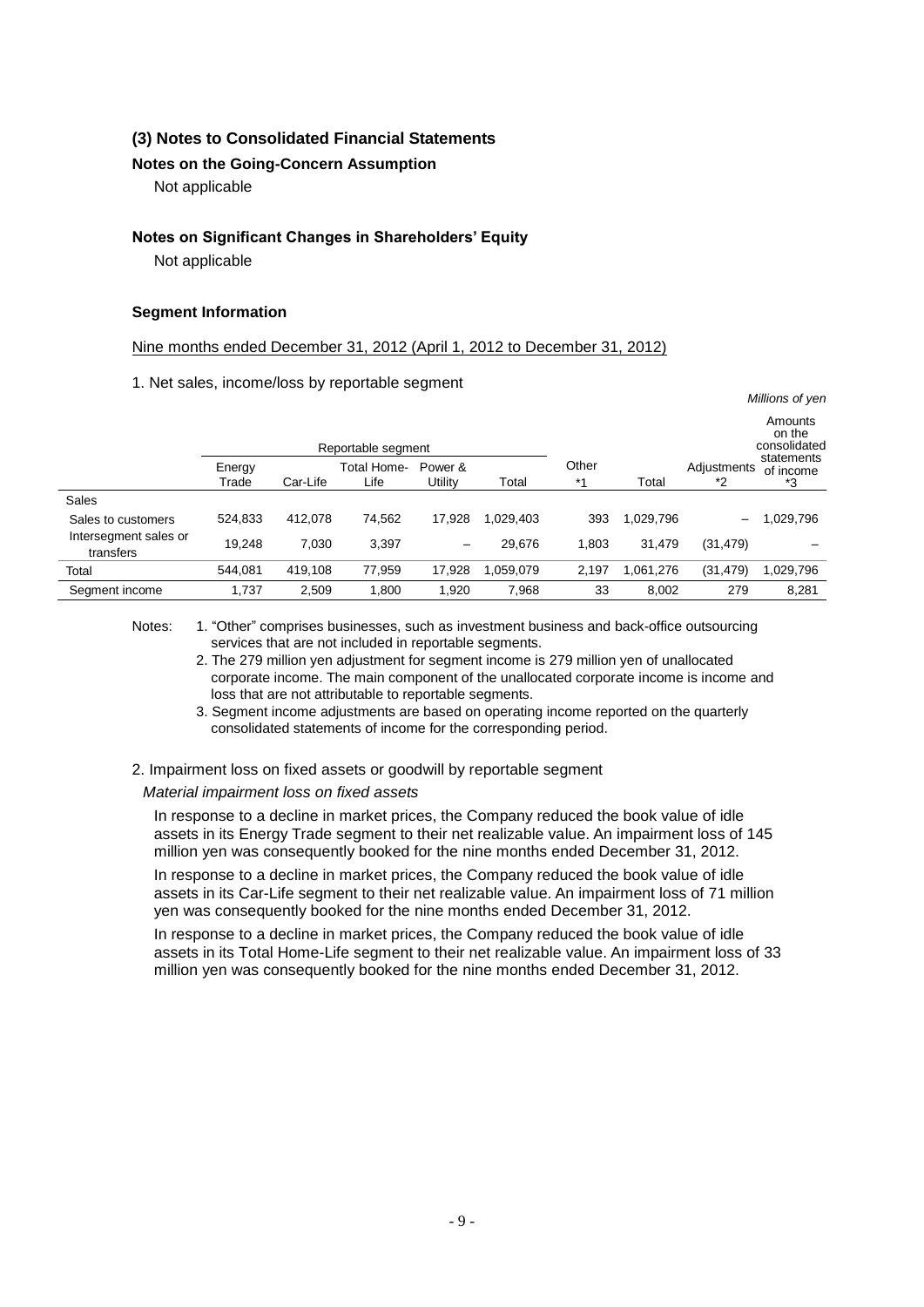### Nine months ended December 31, 2013 (April 1, 2013 to December 31, 2013)

#### 1. Net sales, income/loss by reportable segment

|                                    |                    |          |           |                          |           |       |           |                                   | <u>IVIIIIUIIS UI YUI</u> |
|------------------------------------|--------------------|----------|-----------|--------------------------|-----------|-------|-----------|-----------------------------------|--------------------------|
|                                    | Reportable segment |          |           |                          |           |       |           | Amounts<br>on the<br>consolidated |                          |
|                                    | Energy             |          | Total     | Power &                  |           | Other |           | Adjustments                       | statements<br>of income  |
|                                    | Trade              | Car-Life | Home-Life | Utility                  | Total     | $*1$  | Total     | *2                                | *3                       |
| <b>Sales</b>                       |                    |          |           |                          |           |       |           |                                   |                          |
| Sales to customers                 | 528,221            | 448.016  | 85,176    | 26.769                   | 1,088,183 | 503   | 1,088,687 | —                                 | 1,088,687                |
| Intersegment sales or<br>transfers | 20,744             | 8,601    | 499       | $\overline{\phantom{m}}$ | 29,845    | 1,197 | 31,042    | (31, 042)                         |                          |
| Total                              | 548,965            | 456,617  | 85,675    | 26.769                   | 1,118,029 | 1.700 | 1,119,729 | (31, 042)                         | 1,088,687                |
| Segment income                     | 792                | 2.317    | 2,188     | 2.638                    | 7,936     | 18    | 7.954     | 57                                | 8,012                    |

Notes: 1. "Other" comprises businesses, such as investment business and back-office outsourcing services that are not included in reportable segments.

2. The 57 million yen adjustment for segment income is 57 million yen of unallocated corporate income. The main component of the unallocated corporate income is income and loss that are not attributable to reportable segments.

*Millions of yen*

3. Segment income adjustments are based on operating income reported on the quarterly consolidated statements of income for the corresponding period.

## 2. Impairment loss on fixed assets or goodwill by reportable segment

#### *Material impairment loss on fixed assets*

In response to a decline in market prices, the Company reduced the book value of idle assets in its Energy Trade segment to their net realizable value. An impairment loss of 202 million yen was consequently booked for the nine months ended December 31, 2013.

In response to a decline in market prices and other factors, the Company reduced the book value of idle assets in its Car-Life segment to their net realizable value. An impairment loss of 397 million yen was consequently booked for the nine months ended December 31, 2013.

In response to a decline in market prices, the Company reduced the book value of idle assets in its Total Home-Life segment to their net realizable value. An impairment loss of 19 million yen was consequently booked for the nine months ended December 31, 2013.

The Company reduced the book value of assets with no possibility of future use in its Power & Utility segment to their net realizable value. An impairment loss of 124 million yen was consequently booked for the nine months ended December 31, 2013.

With the decision of head office relocation, the Company reduced the book value of certain corporate assets that are not attributable to reportable segments to their net realizable value. An impairment loss of 154 million yen was consequently booked for the nine months ended December 31, 2013.

### 3. Changes in reportable segments and related information

As the Company is organized into business divisions, our reportable segments correspond to the business divisions.

In the first quarter ended June 30, 2013, positioning the power and utility business and the overseas business as priority fields while expanding and enhancing the existing core petroleum and gas-related business, we implemented the Company-wide organizational reform, in order to improve speed, flexibility, and governance in each field.

According to the reform, we integrated the Industrial Material Division and the Global Trade Division into the Energy Trade Division, as well as the Home-Life Division and the Total-Life Division into the Total Home-Life Division. We also established the new Power & Utility Division. Businesses including the electricity and steam supply business and the heat supply